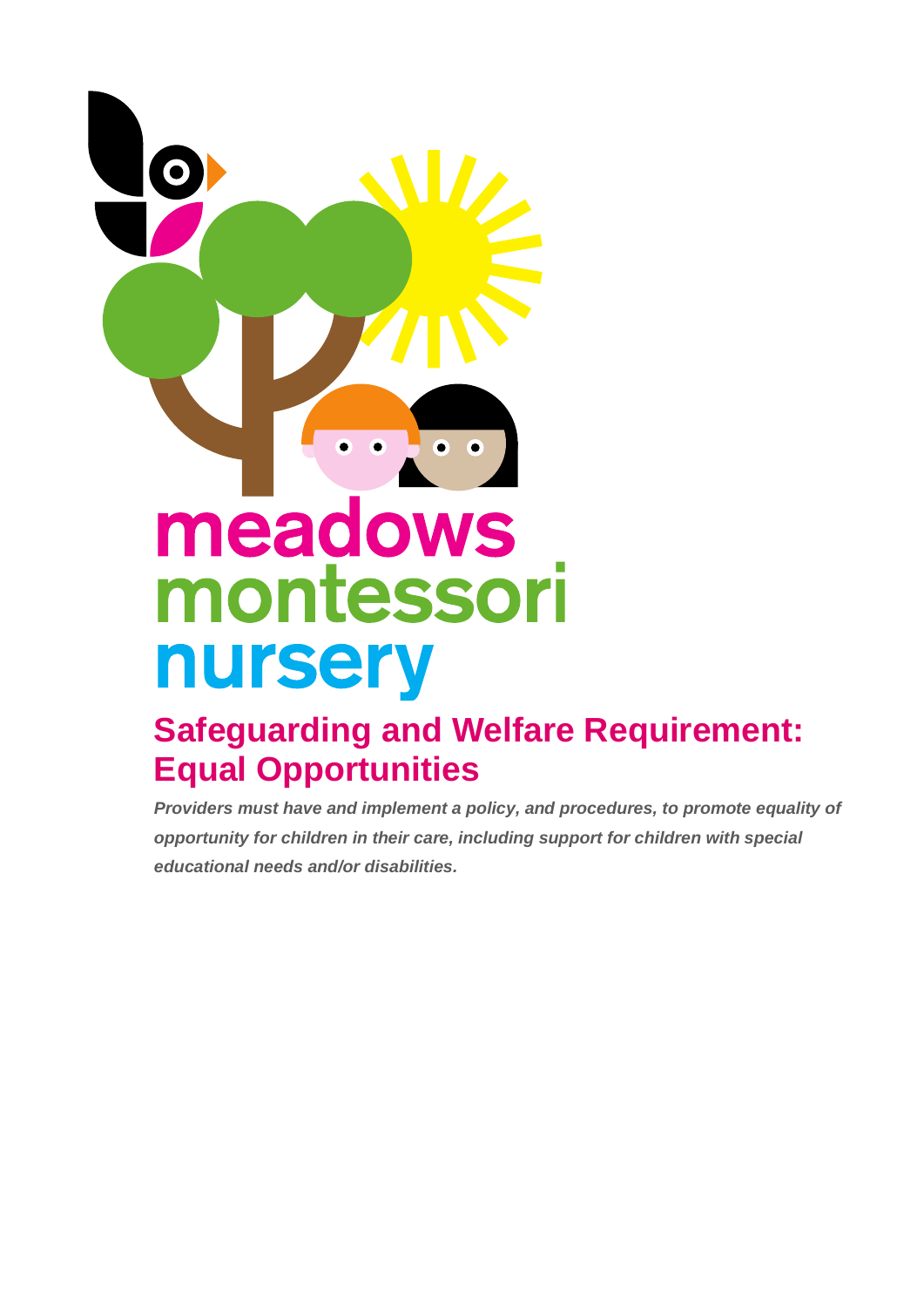

# **9.2 Supporting children with special educational needs and disabilities**

#### **Policy statement**

We provide an environment in which all children with special educational needs and disabilities (SEND) are supported to reach their full potential.

- We have regard for the Special Educational Needs and Disability Code of Practice (0-25 years) (2015).
- We have in place a clear approach for identifying, responding to, and meeting children's SEND<sub>1</sub>.
- We support and involve parents (and where relevant children), actively listening to, and acting on their wishes and concerns.
- We work in partnership with the local authority and other external agencies to ensure the best outcomes for children with SEND and their families.
- We regularly monitor and review our policy, practice and provision and, if necessary, make adiustments.

## **Procedures**

- We designate a member of staff to be the Special Educational Needs Co-ordinator (SENCO) and give her name to parents. Our SENCO is: **Colette Loveday**
- **The SENCO works closely with our manager and other colleagues and has joint responsibility for the** day-to-day operation of our Supporting Children with Special Educational Needs and Disability Policy and for co-ordinating provision for children with SEND.
- We ensure that the provision for children with SEND is the responsibility of all members of the setting.
- We ensure that our inclusive admissions practice ensures equality of access and opportunity.
- We provide a broad, balanced and differentiated curriculum for all children.
- We apply SEND support to ensure early identification of children with SEND.